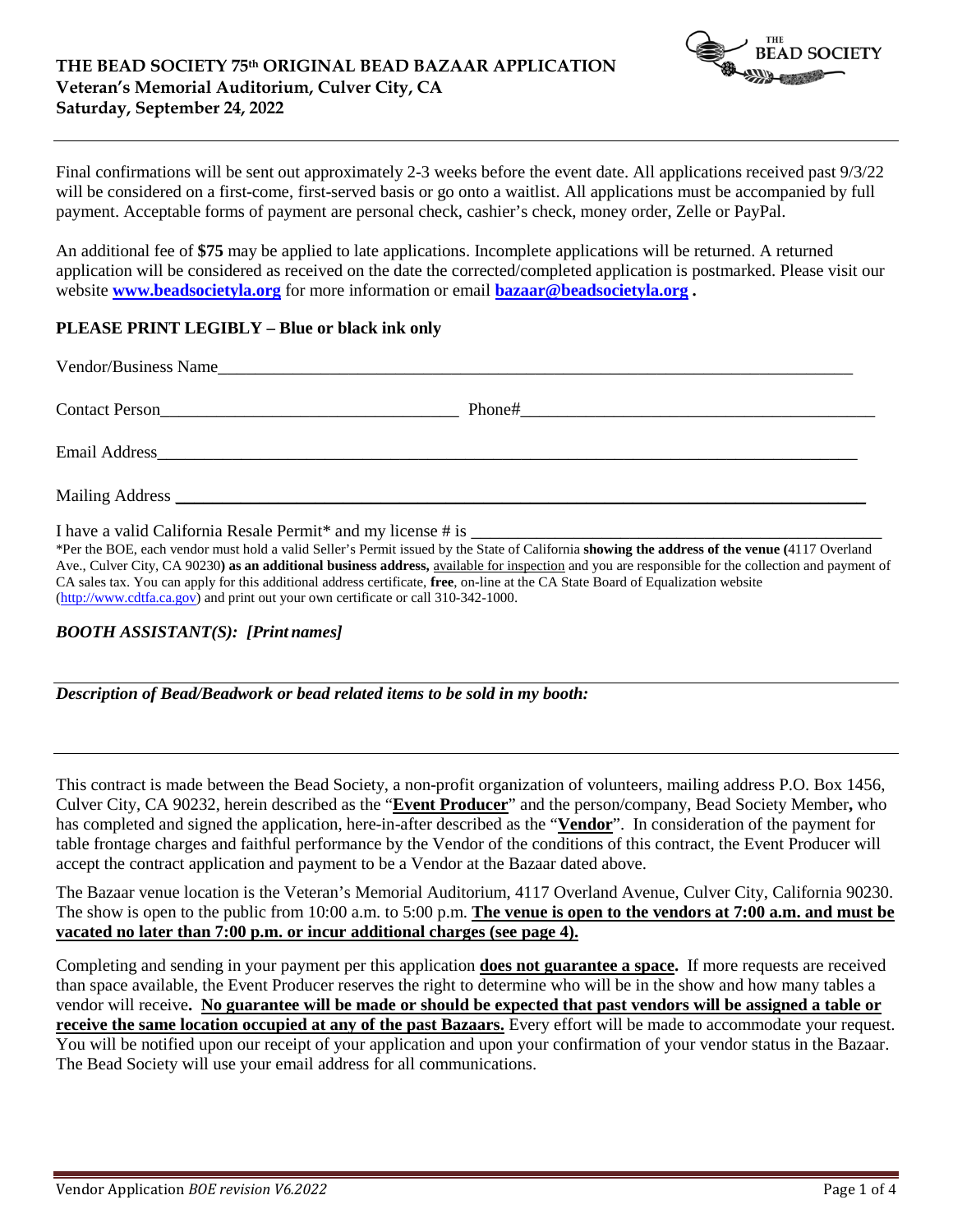# **THE BEAD SOCIETY 75th ORIGINAL BEAD BAZAAR APPLICATION**



# **TABLE FRONTAGE INFORMATION**

Vendors may request up to 4 tables. A full booth is 2 tables. Two vendors may share a 2 table booth or a single 8ft. table though **each** vendor **must** comply with the Seller's Permit. Each table is 8 feet long creating 8 feet of selling frontage. Pricing is according to number of tables requested. **No extra tables can be requested on the day of the Bazaar**. You may bring and place your own smaller table(s) **behind** your existing booth front table(s). **Please do not take tables or chairs from other locations or add your tables to your allocated booth frontage.** You are not allowed to encroach into the set 4 ft walkways per Fire Marshal regulations. You and your staff will comply or be removed from the Bazaar and forfeit your payment.

## Auditorium Main Floor Booths:

- $\frac{1}{2}$  150 per one 8' table and one chair. [#\_\_\_\_\_\_\_\_\_\_tables #\_\_\_\_\_\_\_\_\_\_\_\_\_\_\_chairs ]
	- $$300$  for two 8' tables and two chairs.
- $$600$  for four 8' tables and four chairs.
- 1. I have already paid my **\$50** membership to The Bead Society. The membership year begins **July 1, 2022**.
- 2. I will pay my membership for 2022/2023 and have enclosed a check for **\$50** payable to The Bead Society and allocated to "Membership" in the memo line. OR: I have paid by Zelle or PayPal: confirmation #\_\_\_\_\_\_\_\_\_\_\_\_\_\_\_\_\_\_\_\_\_\_
- 3. I do not wish to be a member and have enclosed a check for **\$35** payable to The Bead Society and allocated to "Non-Member Fee" in the memo line. OR: I have paid by Zelle or PayPal: confirmation  $\#$

Total of Payment (booth & membership)… \$\_\_\_\_\_\_\_\_\_\_\_\_\_\_\_\_\_\_\_ [Payment received: \_\_\_\_\_\_\_\_\_\_\_]

I have paid by Zelle or PayPal: confirmation # \_\_\_\_\_\_\_\_\_\_\_\_\_\_ \_\_ [beadsocietyprez@gmail.com.](mailto:beadsocietyprez@gmail.com) *If your check is returned for non-payment, the bank "return check fee" of \$40 will be added to your payment. Final payment is required in full prior to the event or additional charges will apply.*

# **Special Requests:** \_\_\_\_\_\_\_\_\_\_\_\_\_\_\_\_\_\_\_\_\_\_\_\_\_\_\_\_\_\_\_\_\_\_\_\_\_\_\_\_\_\_\_\_\_\_\_\_\_\_\_\_\_\_\_\_\_\_\_\_\_\_\_\_\_\_\_\_\_\_\_\_

**Electricity requested: \_\_\_\_\_\_\_\_\_\_\_\_\_\_\_ More Chairs Requested #: \_\_\_\_\_\_\_\_\_\_\_\_\_\_\_Postcards #:\_\_\_\_\_\_\_** (Special requests will be considered and we will attempt to fulfill them on a case-by-case basis. No guarantees are given.)

### **MARKETING & IMAGES**

Send 3 to 5 digital images for marketing, of your product and booth setup to **bazaar@beadsocietyla.org** [sized 1080 x 1080]

- No Black background. No copyright images.
- By sending them to The Bead Society you authorize us to use in any manner we need for marketing of the Bead Bazaar.
- All vendors are responsible to use their own social media and mailing lists to market the event as well.
- You may have up to 50 color printed postcards to handout. Please add as a special request. (See above)

 **Mail signed application and payment. Do not staple CHECK payment to the application. Mail to: V. Guerrero, Treasurer P.O. Box 1364 West Covina, CA 91793**

**Checklist of items** to be included. Missing any of the items below will delay your application processing.

- 1. Signed and read Application & Covid Waiver, pages 1,2 and 3. **Retain Page 4 for your records.**
- 2. Venue Booth Payment Check payable to: THE BEAD SOCIETY, *Zelle or PayPal* t[o beadsocietyprez@gmail.com.](mailto:beadsocietyprez@gmail.com)

\_\_\_\_\_\_\_\_\_\_\_\_\_\_\_\_\_\_\_\_\_\_\_\_\_\_\_\_\_\_\_\_\_\_\_\_\_\_\_\_\_\_\_\_\_\_\_\_\_\_\_\_\_\_ \_\_\_\_\_\_\_\_\_\_\_\_\_\_\_\_\_\_\_\_

3. Member or Non-member Payment - check payable to THE BEAD SOCIETY, *Zelle or PayPal* to [beadsocietyprez@gmail.com.](mailto:beadsocietyprez@gmail.com)

I, \_\_\_\_\_\_\_\_\_\_\_\_\_\_\_\_\_\_\_\_\_\_\_\_\_, the vendor, have read this contract completely. I agree to abide by the terms of this contract and all rules and regulations. I understand that failure to follow all rules, regulations, policies, and terms of this contract will result in exclusion from future Bead Society Bazaars and possible removal from the current Bazaar. I agree to the above terms and conditions and will hold harmless The Bead Society or any individual therein responsible in case of loss or damage to all or part of the exhibit or person.

# **SIGNATURE OF VENDOR** Date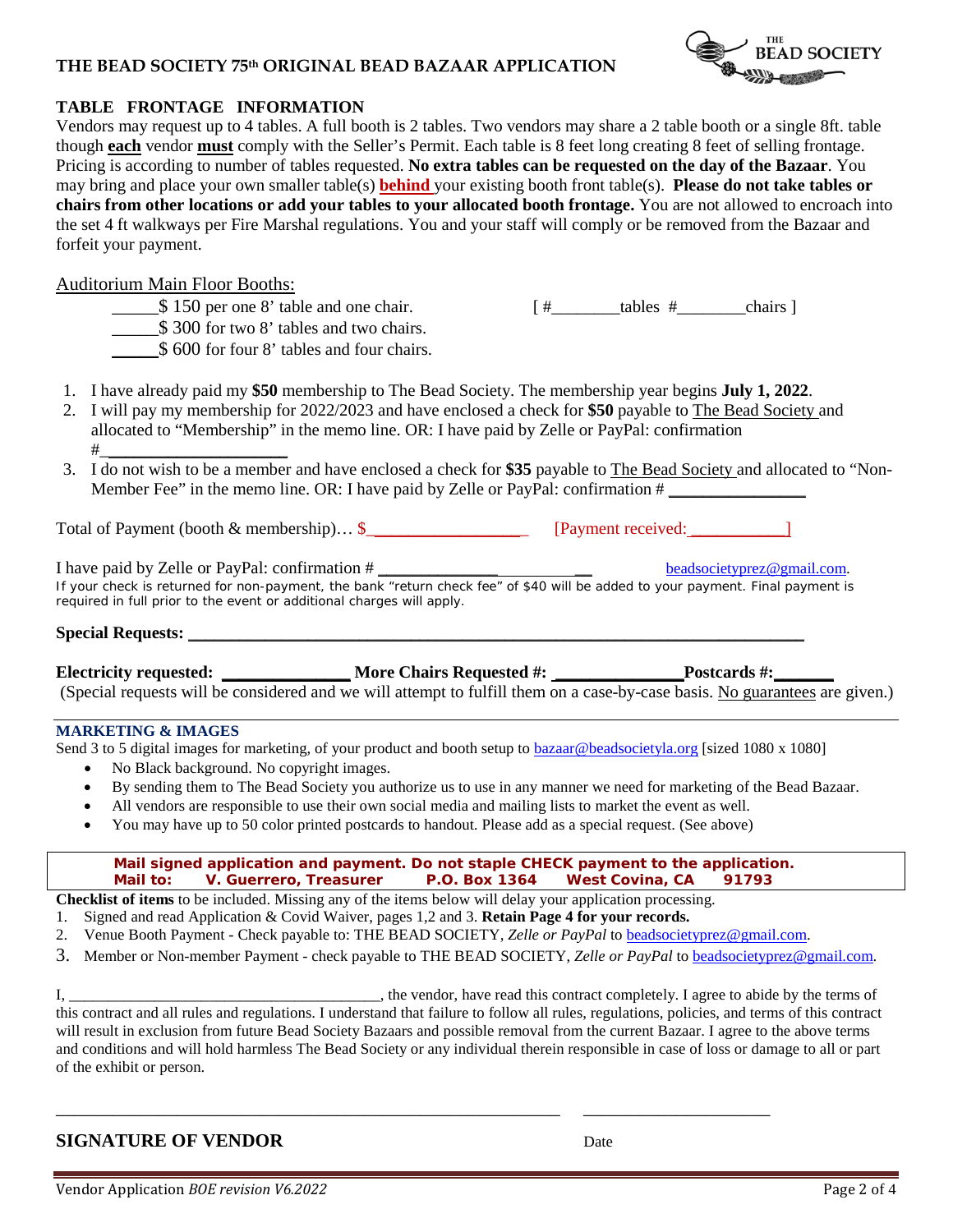## **THE BEAD SOCIETY 75th ORIGINAL BEAD BAZAAR APPLICATION**



### **Coronavirus-COVID-19 Waiver**

COVID-19 most commonly spreads between people who are in close contact through respiratory droplets or small particles produced when an infected person coughs, talks, or breathes. Growing evidence shows that droplets can remain suspended in the air and travel distances beyond six feet, according to the CDC.

The Bead Society and the Veterans MemorialComplex have put in place preventative measures to reduce the spread of COVID19; however, we cannot guarantee that you will not encounter COVID-19 while attending the event. We require you as a vendor to read below and initial the wellness statements for you and your helpers. Thank you for your support in having a fun and healthy day!

For the safety of all, you represent that:

- To the best of your knowledge,you are not currently afflicted with, or have not knowingly, within the last 14 days, been in contact with someone afflicted with COVID-19 or variants. *Initial*. \_\_\_\_\_\_
- You are not experiencing a fever, or signs of respiratory illness such as cough, shortness of breath or difficulty breathing, or other COVID-19 symptoms. **Initial** *Initial*

It is recommended to minimize the spread of COVID-19 to:

- Wash your hands regularly with soap and water or clean them with alcohol-based hand rub.
- Cover your mouth and nose with <sup>a</sup> mask when in public settings or around others
- Maintain at least six feet distance between you and people coughing or sneezing.
- Avoid touching your face.
- Cover your mouth and nose when coughing or sneezing.

In addition to the above recommendations also:

- Sanitize surfaces
- Provide hand sanitizer at your table
- Follow recommended state and local guidelines to help reduce the spread

By signing this agreement, you acknowledge the contagious nature of COVID-19 and its variants, and you agree and understand that it is your responsibility to evaluate the risks and protect yourself before participating as a Vendor.

Signature: \_\_\_\_\_\_\_\_\_\_\_\_\_\_\_\_\_\_\_\_\_\_\_\_\_\_\_\_\_\_\_ Date: \_\_\_\_\_\_\_\_\_\_

Print name  $\&$  Business:

*ASSISTANTS: Printed name* Signatures *Signatures of Assistants* 

|   | z. |                |  |
|---|----|----------------|--|
| ົ |    | $\overline{2}$ |  |
| 3 |    | 3              |  |
| 4 |    | $\overline{4}$ |  |
| 5 |    | 5              |  |
| 6 |    | 6              |  |